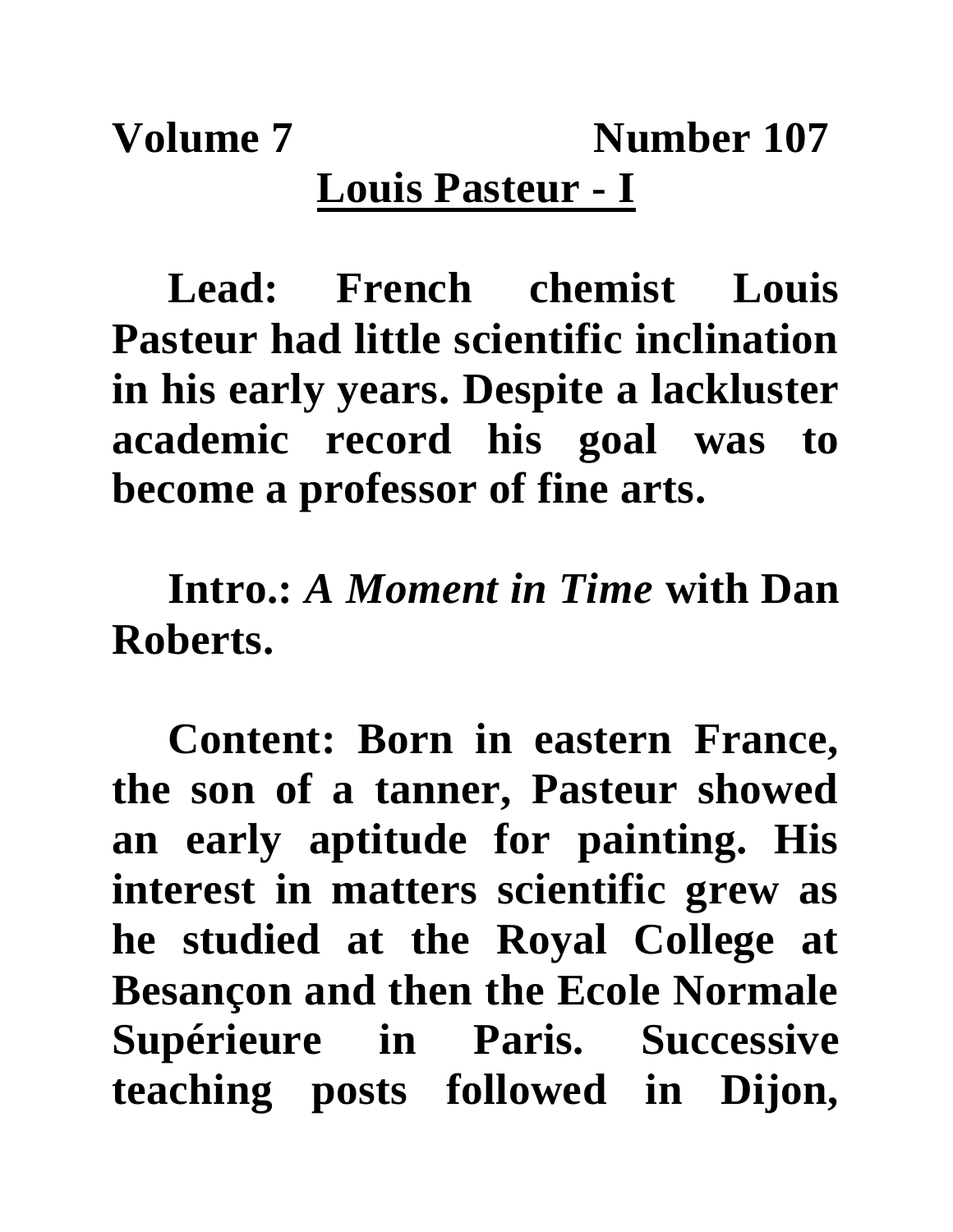**Strasbourg, back to the Ecole, Lille and the Sorbonne in Paris. From the beginning Pasteur's approach to his work wedded the theoretical to the practical, always with a view to innovation and never permitting conventional wisdom to suppress his creativity. In 1863 as the dean of the new science faculty at Lille University he instituted night classes so industrial and service workers might engage in continued education.** 

**Pasteur first gained recognition for his work on chystallography, but soon was drawn into biology, the field which would occupy his driving interest for the balance of his life. A local industrialist complained that his wine was growing sour in the bottling**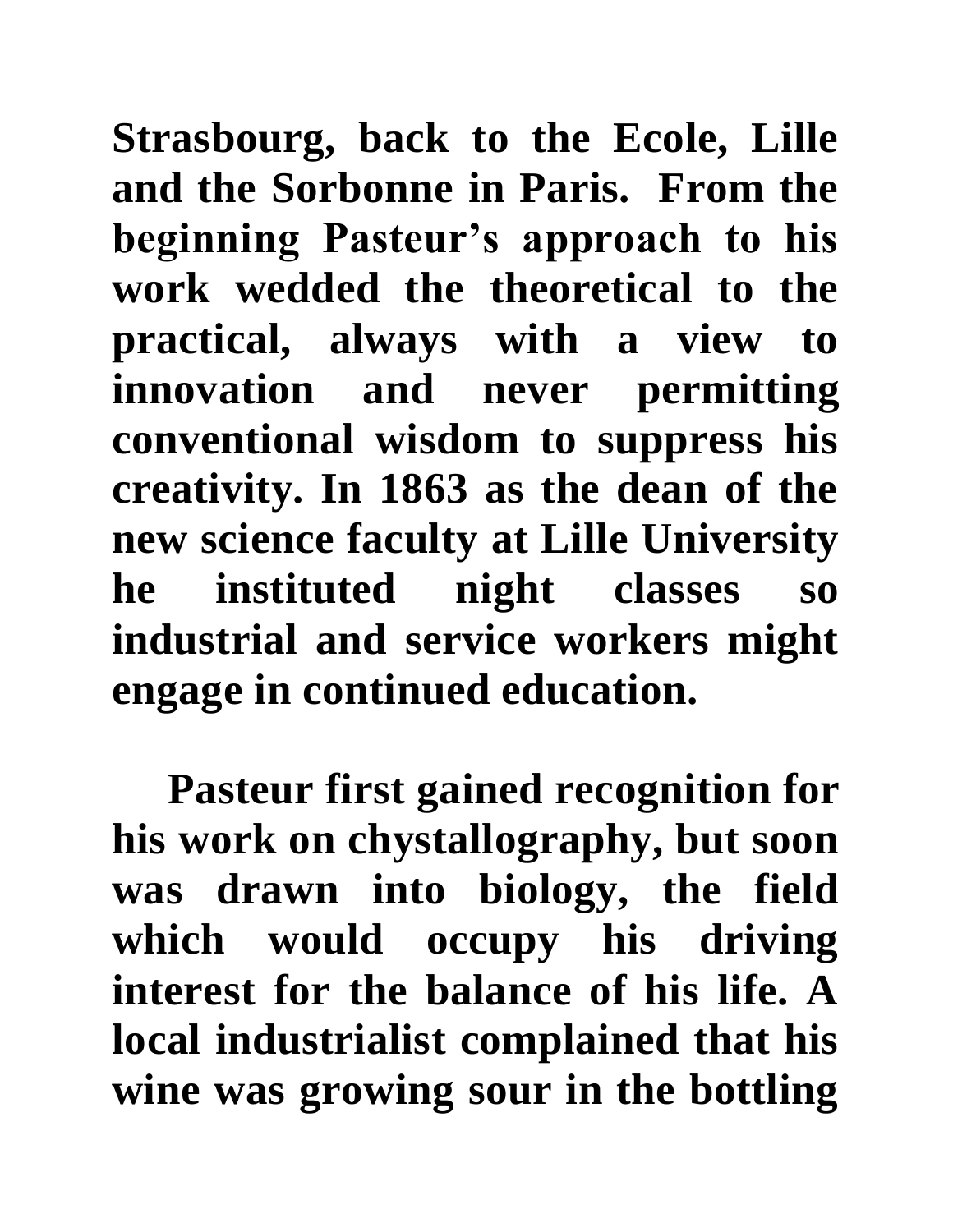**process. Pasteur began research on fermentation. He determined that gently heating wine would prevent souring during the aging process. This procedure, now known as Pasteurization is widely used in the fabrication of food today.**

**He was attracted by the revived belief in spontaneous generation, the idea that some organisms simply appear without the normal life cycle of birth parents. He elegantly demonstrated this impossibility and thus disproved spontaneous creation. Next time: silkworms, anthrax and the theory of germs.**

**At the University of Richmond, this is Dan Roberts.**